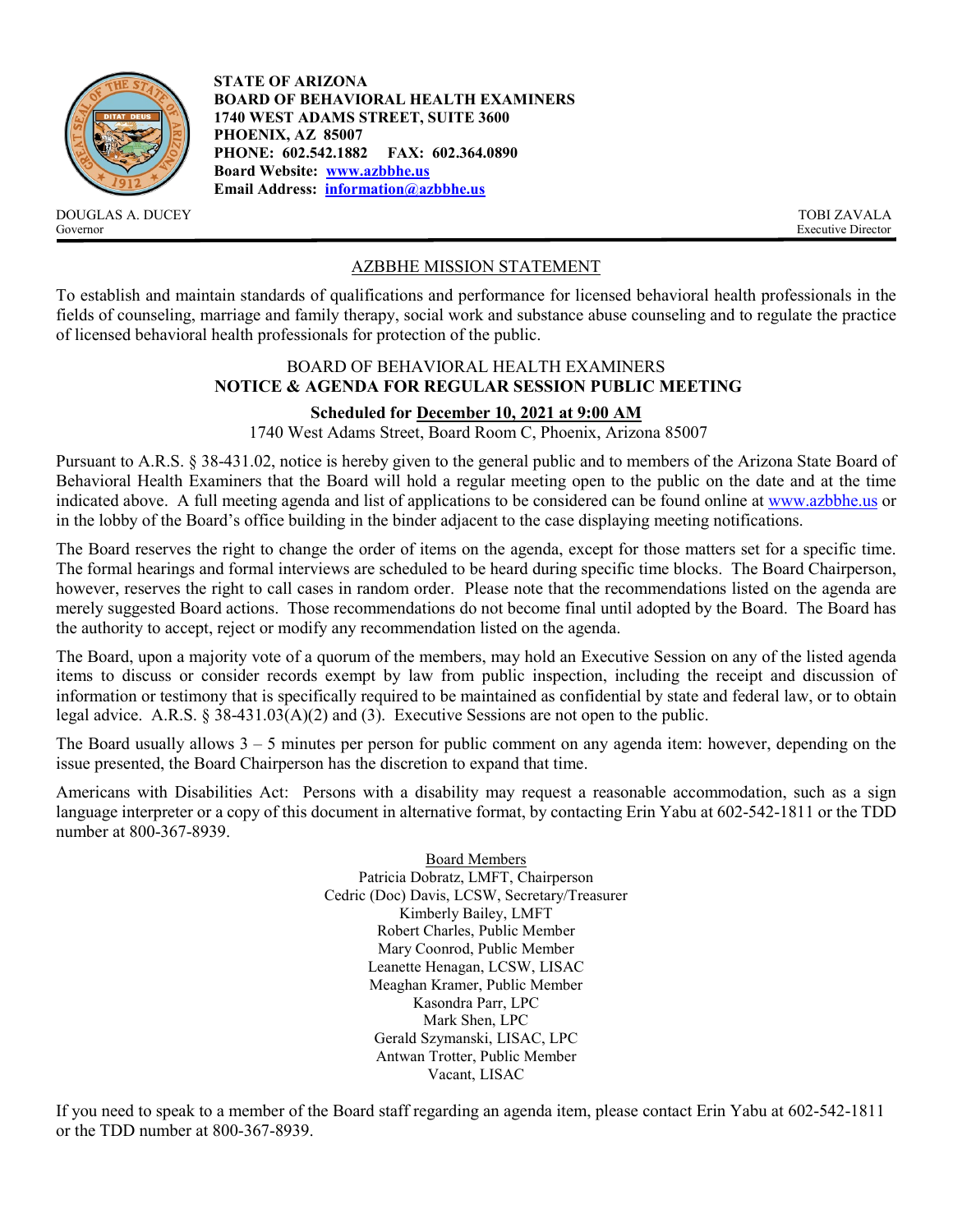The agenda for the meeting is as follows:

## **1. Call to order**

**2. Roll call** (staff)

### **3. Minutes: review, consideration and action.**

Pursuant to A.R.S. § 38-431.03(A)(2), any discussion of the executive session minutes will take place in executive session.

- *A. November 5, 2021, general meeting minutes*
- *B. November 5, 2021, executive session minutes/agenda item 4. A. 3*

## **4. Consent Agenda:**

Consent agenda items may be considered for approval as a single action unless a Board member or interested party wishes to remove an item for discussion.

The Board may go into executive session to discuss confidential records pursuant to A.R.S. § 38-431.03(A)(2) or to obtain legal advice pursuant to A.R.S. § 38-431.03(A)(3).

- **A. Cases recommended for dismissal**. The Board will review, discuss, and may vote to take action on the following case(s):
	- *1. 2022-0052, Kayla Anticevich, LASAC-15337*
	- *2. 2022-0018, Allison Gentz, LMFT-15485*
- **B. Cases recommended for dismissal with a letter of concern.** The Board will review, discuss, and may vote to take action on the following case(s):
	- *1. 2021-0168, William McElfresh, LISAC-0266, LPC-0765*
- **C. Cases recommended for release from consent agreements**. The Board will review, discuss, and may vote to take action on the following case(s):
	- *1. 2021-0151, Mercedes Cisneros-Watson, LPC-16315*
	- *2. 2019-0138, Victoria Congdon, LMSW-17032 (active-restricted)*
	- *3. 2020-0123, Roger Daniels, LAC-18751 (active-restricted)*
	- *4. 2022-0006, Vincent Kinsey, LPC-11606 (active-restricted)*
	- *5. 2020-0055, Dennily Stricker, LCSW-16250 (active-restricted)*
	- *6. 2020-0125, Ryan Young, LMSW-16774*
- **D. Cases recommended for opening a complaint and acceptance of a proposed signed nondisciplinary consent agreement.** The Board will review, discuss, and may vote to take action on the following case(s):

*N/A*

**E. Cases recommended for opening a complaint and acceptance of a proposed signed disciplinary consent agreement.** The Board will review, discuss, and may vote to take action on the following case(s):

*N/A*

**F. Cases recommended for opening a complaint and dismissing with a letter of concern.** The Board will review, discuss, and may vote to take action on the following case(s).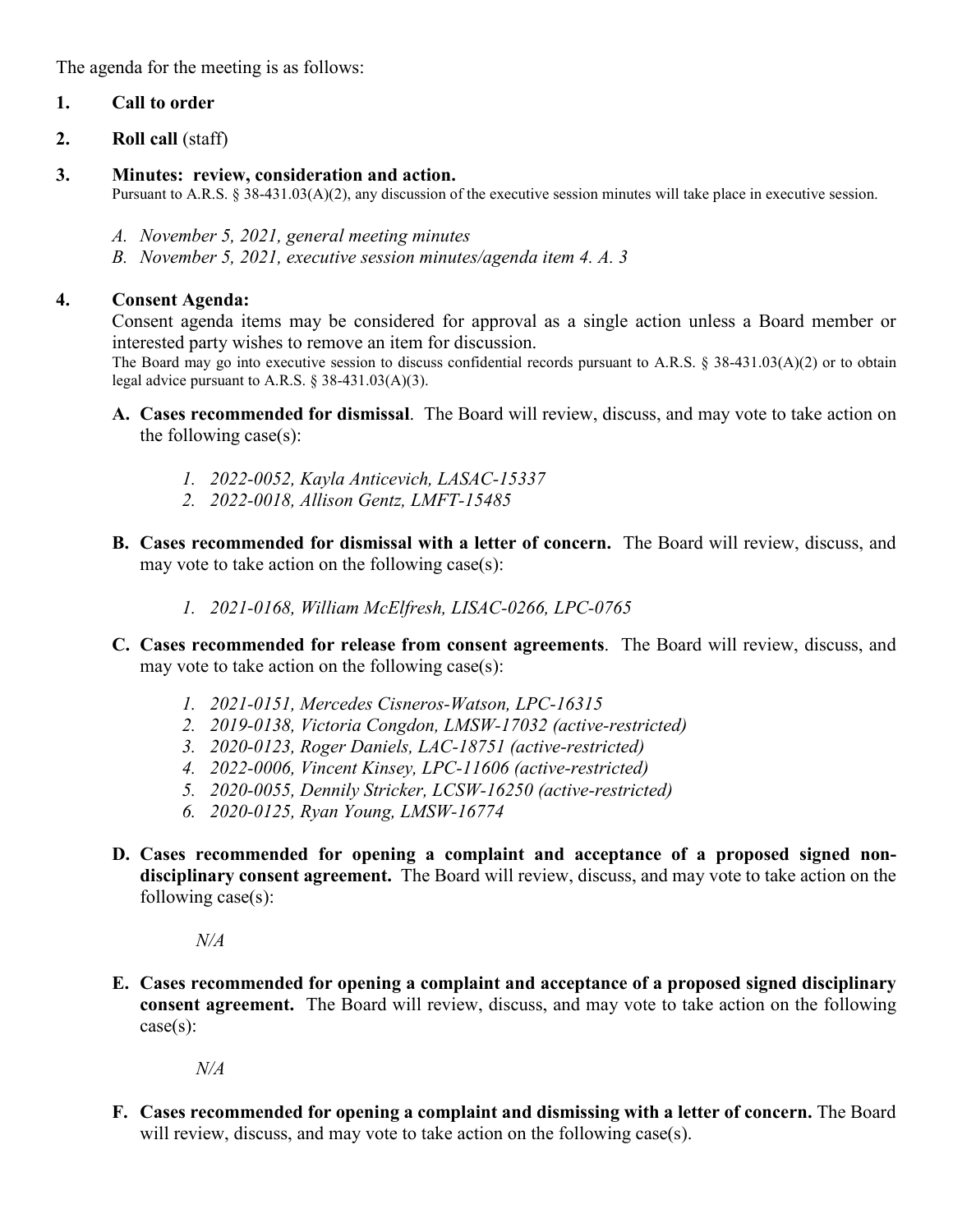**G. Cases recommended for acceptance of a proposed signed non-disciplinary consent agreement.**  The Board will review, discuss, and may vote to take action on the following case(s).

*1. 2021-0095, Anthony Bratko, LPC-14567, LISAC-11892*

## **5. Administrative Hearings**

Pursuant to A.R.S. §§ 32-3253(A)(10) and 41-1092.07, the Board will conduct administrative hearings in the following matter(s). During the administrative hearing, the Board may go into executive session to discuss confidential records pursuant to A.R.S. § 38-431.03(A)(2) or to obtain legal advice pursuant to A.R.S. § 38-431.03(A)(3).

*N/A*

## **6. Formal Interviews**

Pursuant to A.R.S. § 32-3281, the Board will conduct a Formal Interview in the following matter(s).During a formal interview, the Board may go into executive session to discuss confidential records pursuant to A.R.S. § 38-431.03(A)(2) or to obtain legal advice pursuant to A.R.S. § 38-431.03(A)(3).

 *N/A*

## **7. Complaints and other disciplinary matters: review, consideration and action.**

The Board may go into executive session to discuss confidential records pursuant to A.R.S. § 38-431.03(A)(2) or to obtain legal advice pursuant to A.R.S. § 38-431.03(A)(3).

*Pending complaints represent unproven allegations. On investigation, many complaints are found to be without merit or not of sufficient seriousness to merit disciplinary action against the licensee and are dismissed.*

- *A. 2020-0124, Roberta Appleton, LAC-17650 (interim suspension)* Initial review, consideration and possible action regarding complaint and possible release from interim consent agreement.
- *B. Basil Argento, LAC-20036* Initial review, consideration and possible action regarding opening a complaint and possible disciplinary action regarding background information.
- *C. 2022-0008, Colin Bennett, LAC-17779* Initial review, consideration and possible action regarding complaint.
- *D. Jamie Hairston, LASAC-15285* Initial review, consideration and possible action regarding opening a complaint and accepting the proposed signed interim consent.
- *E. Christopher Heindel, LMFT-15180* Initial review, consideration and possible action regarding opening a complaint and possible disciplinary action regarding background information.
- *F. Shelly Osborne, LPC-19064* Initial review, consideration and possible action regarding opening a complaint and possible disciplinary action regarding background information.
- *G. Alicia Tucker, LPC Applicant*

Initial review, consideration and possible action regarding opening a complaint and possible disciplinary action regarding background information.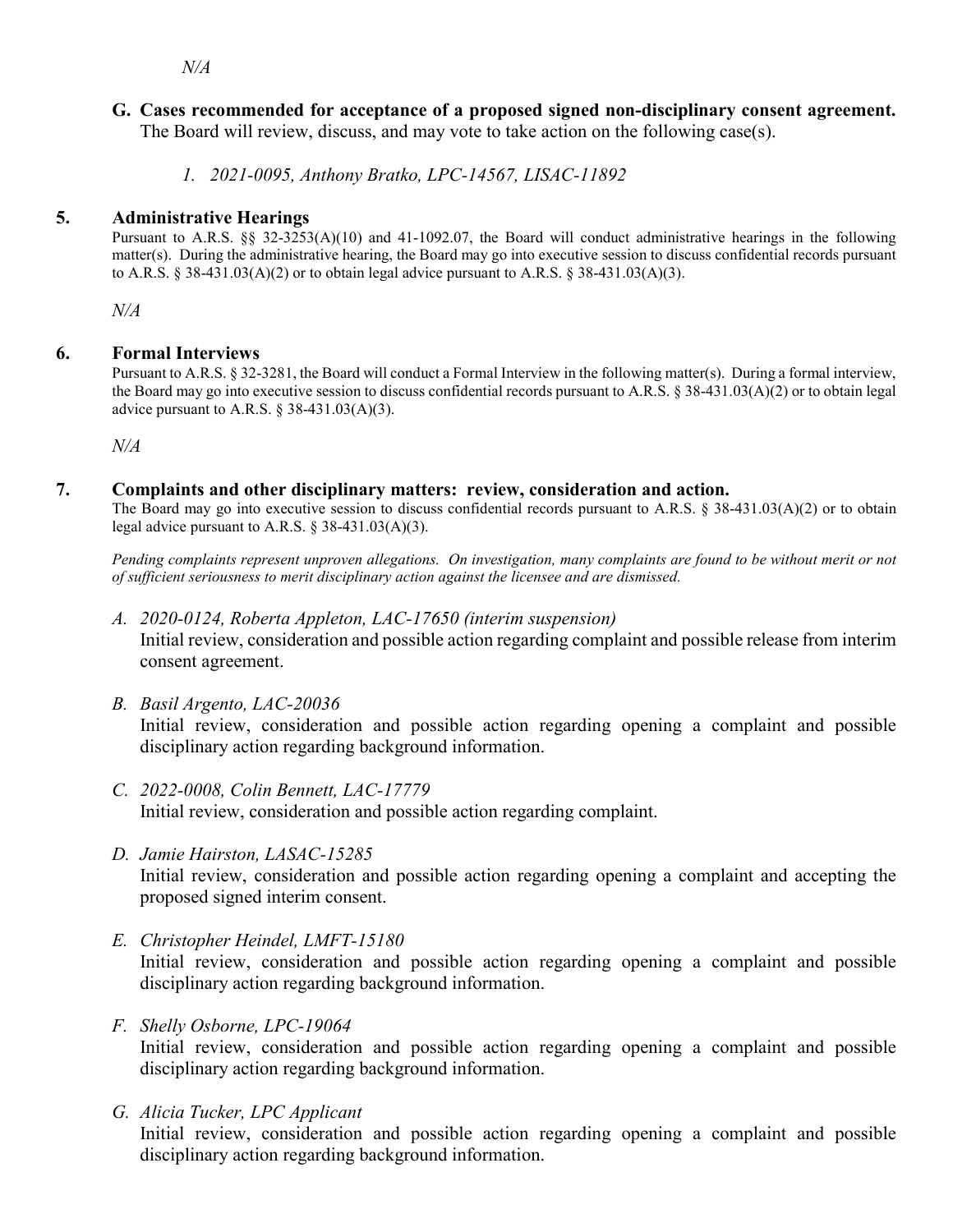### *H. 2021-0137, Noel Welch, LPC-20032*

Initial review, consideration and possible action regarding complaint.

#### **8. Assistant Attorney General's Report: Mona Baskin, A.A.G.**

The Board may go into executive session to discuss confidential records pursuant to A.R.S. § 38-431.03(A)(2) or to obtain legal advice pursuant to A.R.S.  $\S$  38-431.03(A)(3).

*N/A*

### **9. Temporary licenses: review, consideration and action**

*N/A*

## **10. Applications for licensure and educational programs: review, consideration and action**

The Board may go into executive session to discuss confidential records pursuant to A.R.S. § 38-431.03(A)(2) or to obtain legal advice pursuant to A.R.S.  $\S$  38-431.03(A)(3).

*A. Review, consideration, and possible action regarding applications for licensure* Names are posted for review in the building lobby of the 1<sup>st</sup> floor of 1740 W. Adams Street, Phoenix, AZ at least twenty-four (24) hours in advance of the meeting.

*B. Review, consideration, and possible action regarding applications for educational programs*

#### **11. Report from the Chair**

The Board may go into executive session to discuss personnel matters pursuant to A.R.S. § 38-431.03(A)(1), discuss confidential records pursuant to A.R.S. § 38-431.03(A)(2) or to obtain legal advice pursuant to A.R.S. § 38-431.03(A)(3).

#### *A. Summary of current events*

By law, the summary of current events is limited to summarizing recent occurrences. The Board cannot propose, discuss, deliberate or take legal action on any matter in the summary unless the specific matter is properly noticed for legal action.

#### **12. Report from the Treasurer**

- *A. Review, consideration, and possible action regarding October financial report*
- *B. Review, consideration, and possible action regarding November financial report*

#### **13. Report from the Executive Director and/or staff**

The Board may go into executive session to discuss personnel matters pursuant to A.R.S. § 38-431.03(A)(1), to discuss confidential records pursuant to A.R.S. § 38-431.03(A)(2), or to obtain legal advice pursuant to A.R.S. § 38-431.03(A)(3).

- *A. Discussion regarding the investigation video*
- *B. Discussion regarding the database*
- *C. Review, consideration, and possible action regarding court appointed cases*
- *D. Discussion regarding rulemaking*
- *E. Review, consideration, and possible action regarding the April meeting date*

#### **14. Request for extension of inactive status: review, consideration and action**

The Board may go into executive session to discuss personnel matters pursuant to A.R.S. § 38-431.03(A)(1), to discuss confidential records pursuant to A.R.S. § 38-431.03(A)(2), or to obtain legal advice pursuant to A.R.S. § 38-431.03(A)(3).

*N/A*